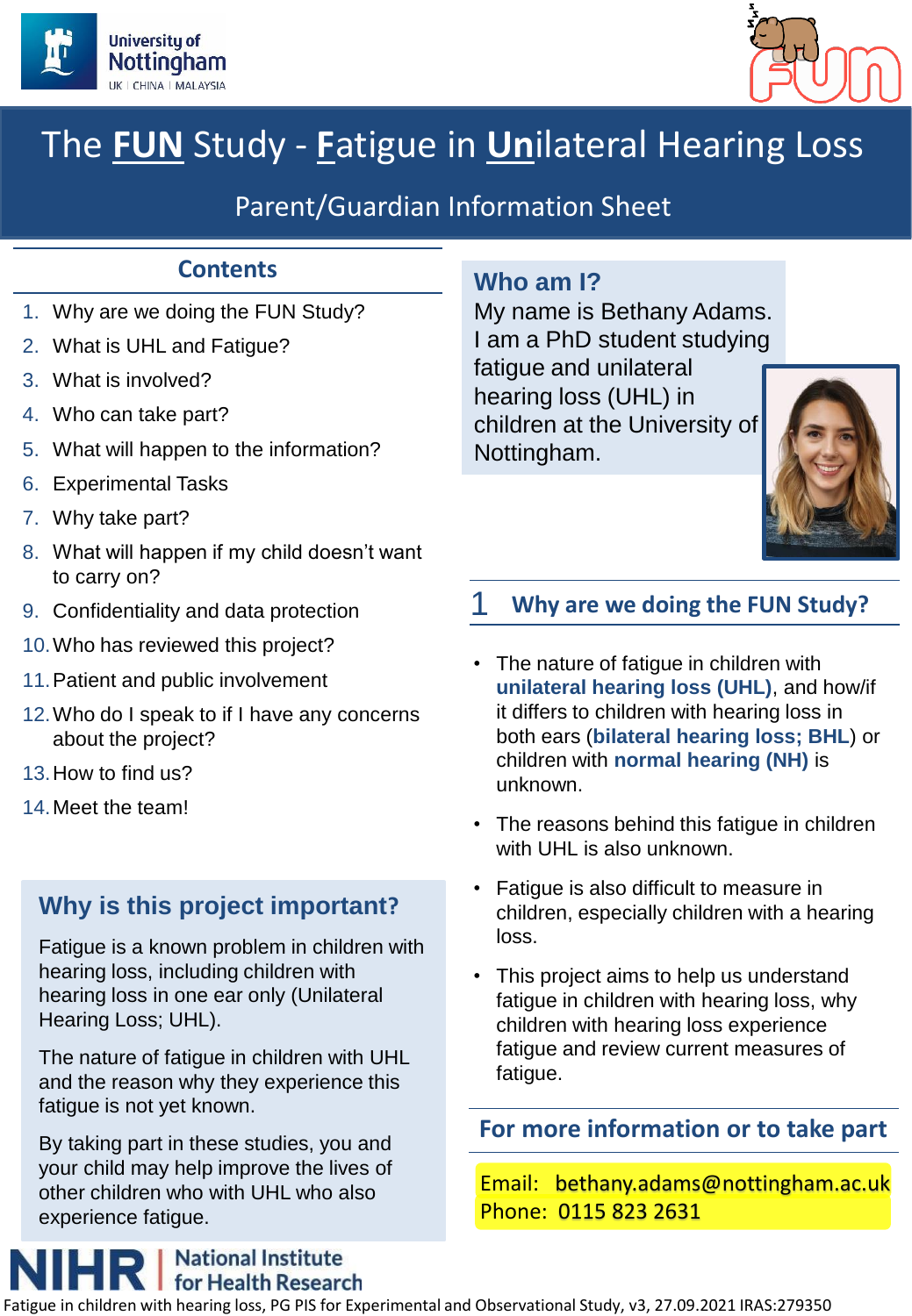## 2 **What is UHL and Fatigue?** 3 **What is involved?**

## **Unilateral Hearing Loss (UHL)**

'Unilateral' means on one side only. Unilateral hearing loss means a hearing loss in only one ear.

Sensorineural UHL is a hearing loss that is only present in one ear. UHL can be present at birth (found during the newborn hearing screening) or can be developed at any point during your child's development.

A hearing loss is identified by an audiologist, who will play sounds at different volumes and frequencies, allowing them to determine the quietist sounds your child can hear.

#### **Fatigue**

Fatigue is a term used to describe an overall feeling of tiredness, lack of vigour, or lack of energy. Children with a hearing loss are more likely to experience fatigue, which may affect performance in everyday tasks.

Reports have shown that children with hearing loss in one ear only (UHL) also experience fatigue, and they may experience this fatigue at the same rate as a child with BHL.

Studies have also shown that fatigue in children can lead to poorer academic performance and language comprehension. This can have a knock on effect on a child's mental health.

#### **What are we trying to find out?**

In this study, we want to learn more about the nature of fatigue in children with UHL. We would also like to review the relevancy of current measure of fatigue in children with hearing loss.

Furthermore, we would like to compare the fatigue experienced by children with UHL to the fatigue experienced by children with BHL and children with normal hearing, and understand the mechanisms behind this hearing-related fatigue.

Understanding more about this may provide insight on possible future treatments to reduce or help children to cope with fatigue.

#### Experimental tasks

• Your child will take part in some interactive listening tasks.

## 4 **Who can take part?**

Your child can take part if they are:

- o Aged 6 to 16 years old
- o **Has been given a diagnosis of permanent UHL OR**
- o **Has been given a diagnosis or permanent BHL OR**
- o **Has NOT received a diagnosis of any type of hearing loss or hearing related problem**
- o Use English in their home or school environment.
- o Do not have a severe cognitive, motor or language impairment that may affect their ability to take part in interactive tasks.

If you are not sure if your child is eligible please contact us and we can discuss this with you.

#### **How can my child take part?**

If your child would like to take part in this, please contact Bethany Adams.



**For more information or to take part**

Email: bethany.adams@nottingham.ac.uk Phone: 0115 823 2631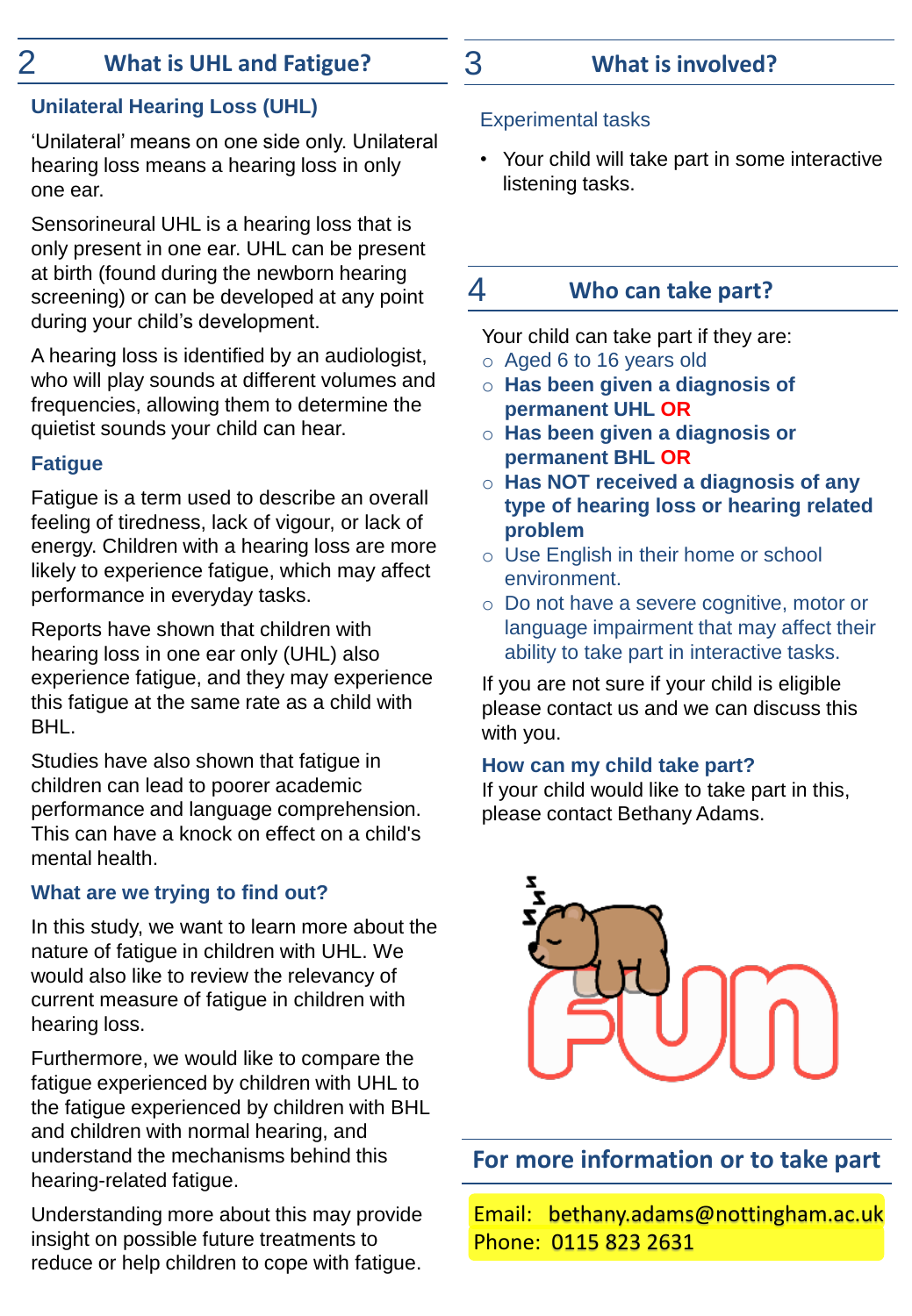## 5 **What will happen to the information?**

If you take part, after the study has finished the information we have recorded will be written up as a paper and submitted to be published in a peer reviewed scientific journal. Your name will not appear anywhere in the paper.

## 6 **Experimental Tasks**

#### What does taking part involve?

- This part of the study will include interactive listening tasks.
- Children will be in a sound proof room surrounded by a ring of speakers.
- They will be presented with visual stimuli and sounds at a comfortable conversation level.
- Children will also take part in a hearing test and complete some questionnaires.
- This session will take place at Ropewalk House (see section 13) and take 1-1.5 hours
- Photographs or video-recording may take place but these won't be shared or published unless we have your permission.
- You will be reimbursed for your travel for up to £15.

## 7 **Why take part?**

#### **Advantages**

- This study may help us to understand more about why children with hearing loss become fatigued and some of the mechanisms behind it. This could help to inform future research on ways to reduce fatigue in children with hearing loss.
- The listening tasks may be fun for children to take part in.



### *Interactive listening task*

#### **Disadvantages**

- These tasks are designed to be fatiguing, so your child may become tired or fed up during the session.
	- Children can ask for a break at any point and a comfortable break-out space will be provided.
- Parents/guardians will be asked to remain close in case their support is needed.

### Will my child benefit from taking part?

Your child will not directly benefit from taking part in this study.

**Your child will receive a £5 voucher for taking part in the study**

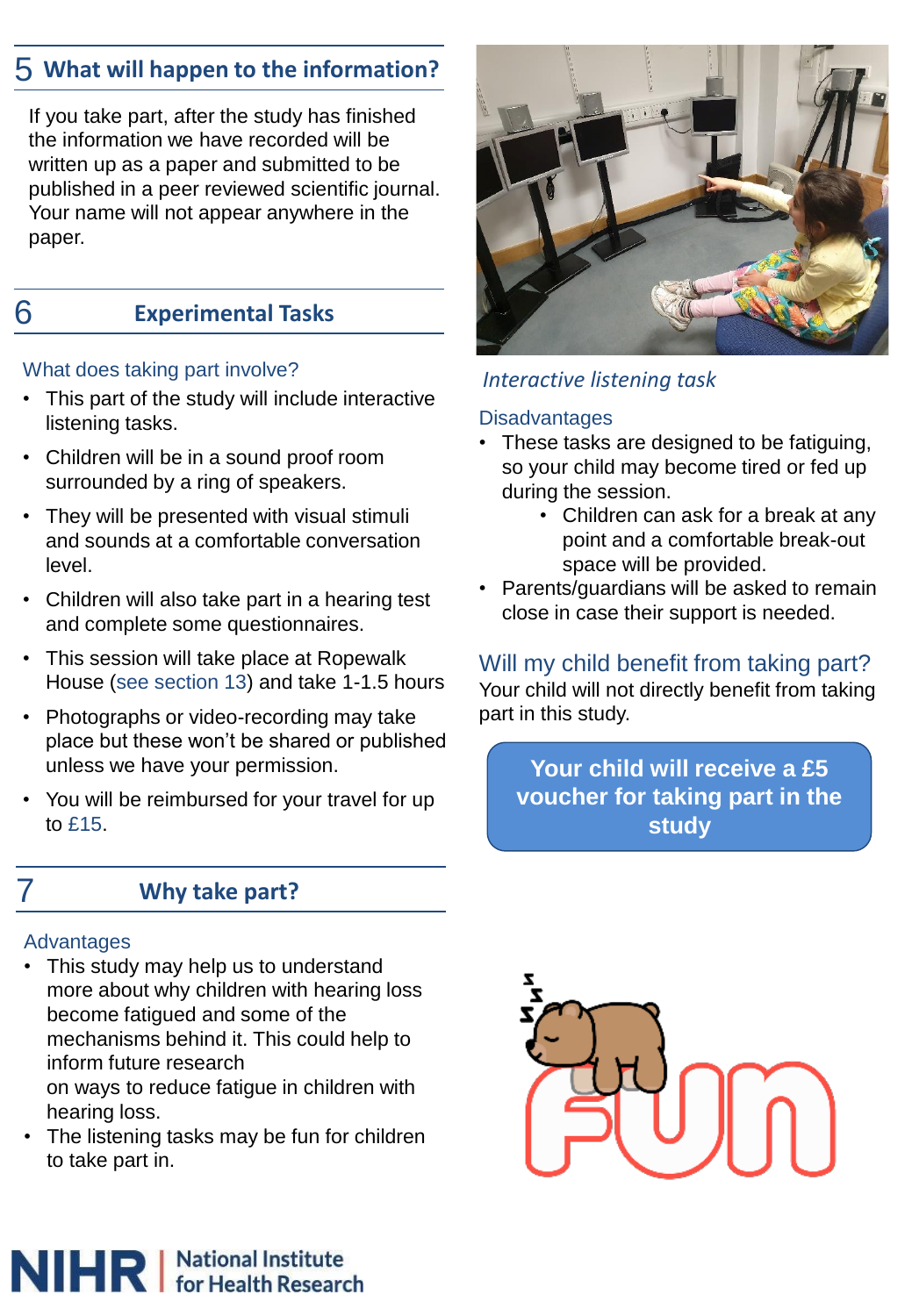#### **What will happen if my child doesn't want to carry on?** 8

- Your child's participation is voluntary and they are free to withdraw from the study at any time, without giving any reason, and without their medical care or legal rights being affected.
- On withdrawal, no further information will be collected. However, it will not be possible to erase the information already collected, and this information may still be used anonymously in the project analysis

## 9 **Confidentiality & Data Protection**

#### If we take part, will my child's details be kept confidential?

Yes. We will follow ethical and legal practice and all information about your child will be handled in confidence and will be kept **strictly confidential**. It will be looked after only by authorized persons, stored in a secure and locked office, and on a password protected database at the University of Nottingham. The data collected for the study might be looked at by authorized people from regulatory organizations to check that the study is being carried out correctly. All will have a duty of confidentiality to you as a research participant and we will do our best to meet this duty.

Your personal data (address, telephone number) will be kept for 12 months after the end of the study. All other data (research data) will be kept securely for 7 years. After this time your data will be disposed of securely. During this time all precautions will be taken by all those involved to maintain your will have access to personal data. confidentiality. Only members of the research team.



*Fun at Ropewalk House*

#### What are the legal requirements?

Under UK Data Protection laws, the University is the Data Controller (legally responsible for the data security) and the Chief Investigator of this study (Ian Wiggins) is the Data Custodian (manages access to the data). This means we are responsible for looking after the information and using it properly. Rights to access, change or move your information are limited as we need to manage the information in specific ways to comply with certain laws and for the research to be reliable and accurate.

To safeguard your child's rights we will use the minimum personally – identifiable information possible. You can find out more about how we use your child's information and read our privacy notice at:

[https://www.nottingham.ac.uk/utilities/privacy.a](https://www.nottingham.ac.uk/utilities/privacy.aspx) spx

In accordance with the University of Nottingham's, the Government's and our funders' policies we may share our research data with researchers in other Universities and organizations, including those in other countries, for research in health and social care. Sharing research data is important to allow peer scrutiny, re-use (and therefore avoiding duplication of research) and to understand the bigger picture in particular areas of research.

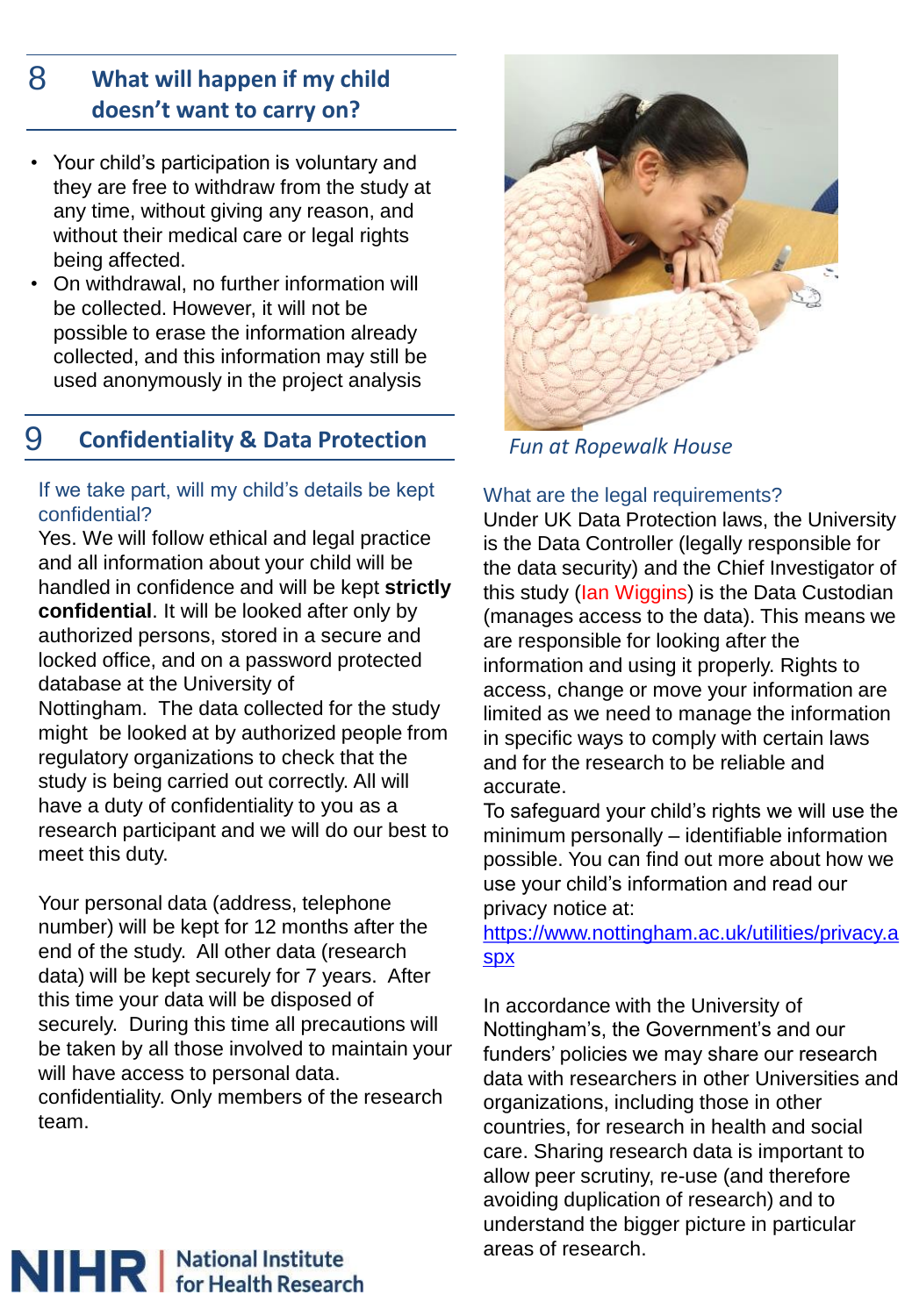This study has been reviewed and given favourable opinion by:

- $\checkmark$  HRA and HCRW Research Ethics Committee.
- ✓ The Study Sponsor (University of Nottingham) and Nottingham University Hospitals NHS Trust Research and Development.

## 11 **Patient and Public Involvement**

The research materials, questions and activities have been reviewed by children and families to ensure they are relevant and understandable to all participants.

# Wollaton St A61 **oval Centre Wollaton St Upper Parliament** College<sub>St</sub> N Circus S <sup>7</sup> Circus<sup>\*</sup> **Nottingham Hearing Biomedical Research Unit**

*Map of surrounding areas*

## 10 Who has reviewed the project? 12 Who do I speak to if I have **concerns about the project?**

Our staff always try to conduct research in a way that is caring and respectful. If you do have any concerns about any aspect of the study, you should contact:

Chief Investigator: Ian Wiggins (see section 14 for contact details)

If a complaint is not resolved and you wish to complain formally, you should then contact: Patient Advice and Liaison Service (PALS), Freepost NE 14614, Nottingham University Hospitals NHS Trust (QMC), Nottingham, NG7 1DR.

## 13 **How to find us?**

We are based within Ropewalk House in 'Castle Zone' of Nottingham City Centre, just off Derby Road and Maid Marion Way.

Our address is: **Nottingham Biomedical Research Centre Ropewalk House 113 The Ropewalk Nottingham NG1 5DU**

Phone: **0115 823 2600**

#### **On arrival:**

If you go into the main entrance turn right then walk straight ahead for about 20 yds then first left you see lifts or stairs which you take down to the Mezzanine level. Hearing Sciences is on the left and ring the buzzer to allow reception to open the doors and request to see Bethany Adams. There is a lift. Disabled clients who require assistance should telephone 0115 823 2600 in advance to make arrangements.